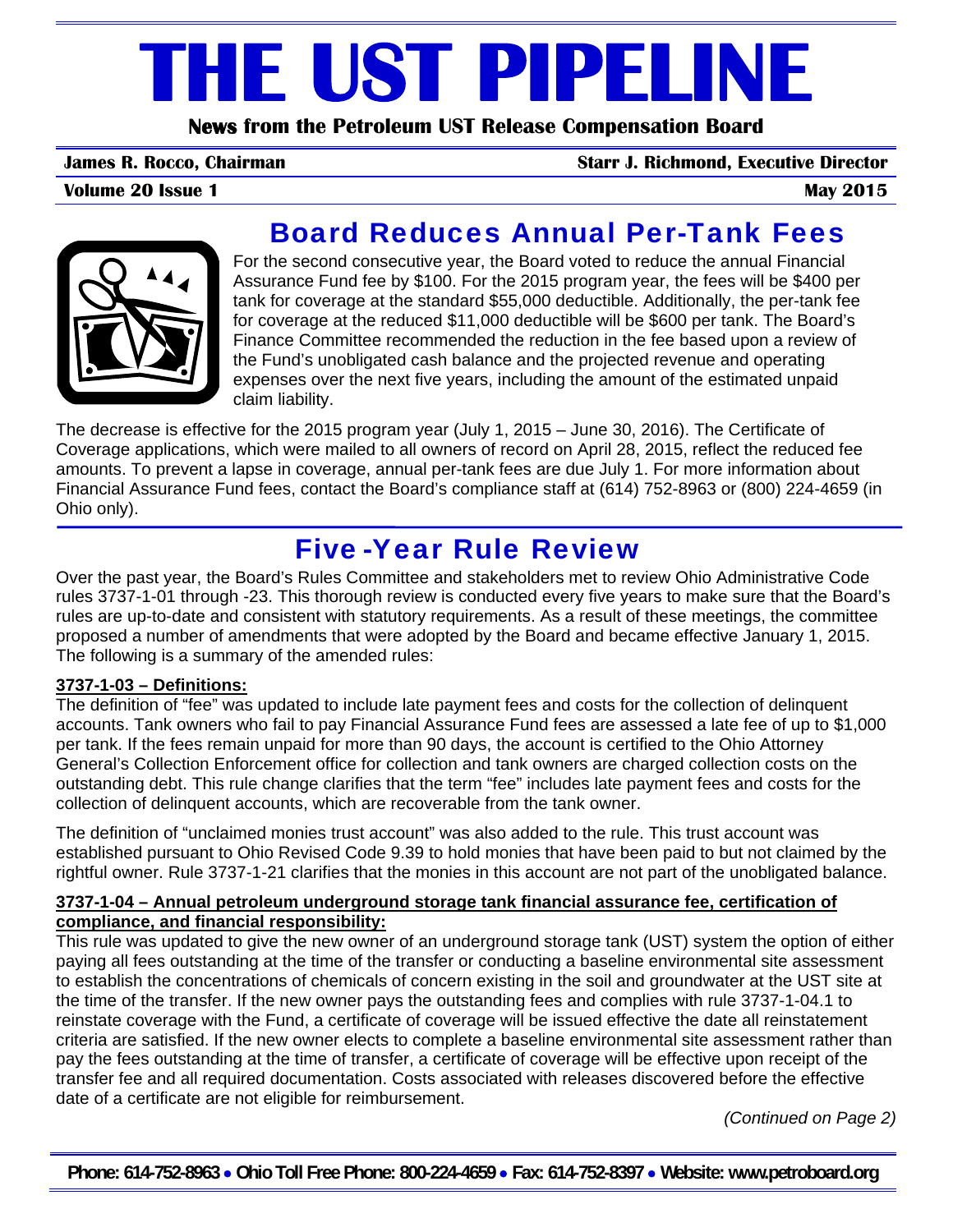## Five-Year Rule Review (cont'd from Page 1)

### **3737-1-04.2 – Baseline environmental site assessment:**

Pursuant to rule 3737-1-04, this new rule sets the minimum requirements for the baseline environmental site assessment to establish the concentrations of chemicals of concern existing in the soil and groundwater at the UST site at the time ownership transfers. The rule was written to be consistent with the Bureau of Underground Storage Tank Regulations' (BUSTR) closure assessment rules. The rule provides that the results of a Phase II Environmental Site Assessment completed within six months of the transfer may be used to complete the environmental site assessment summary report.

#### **3737-1-09 – Limitations of fund coverage:**

The rule was amended to clarify that where cost pre-approval was required but not sought or granted, reimbursement is limited to no more than 50% of the usual, customary and reasonable costs of corrective action activities authorized by the fire marshal. Further, costs for performing corrective actions that are not authorized by the fire marshal's rules cannot be reimbursed. Lastly, language regarding non-reimbursable markup costs previously included in rule 3737-1-09.1 and language previously located in rule 3737-1-22 regarding the reduction in the reimbursable amount when the responsible person fails to comply with the Board's subrogation rule were moved to this rule.

#### **3737-1-16 – Third-party claims:**

This rule limits the compensation to be paid for third-party claims to reasonable costs of bodily injury or property damage caused by a release. An amendment was added to this rule to clarify that the Board maintains the right to participate or intervene in any pending negotiations, litigation, mediations or settlement discussions with either the responsible person or the third party.

## Know Your Rights and Responsibilities

As you may know, when a third party, such as a contractor performing work on an underground storage tank (UST) system, causes or contributes to a release of petroleum, tank owners are entitled to seek reimbursement from that third party, or the third party's insurer, for any costs incurred for lost business, bodily injury, property damage, and cleanup of the release.

By law, owners must first work with the third party and, if applicable, the third party's insurer to recoup any losses for lost business, bodily injury, property damage, and cleanup of the release. In addition, tank owners must notify the Board if any insurance coverage exists to cover these activities. A recent case illustrates the importance of knowing if your contractor has insurance coverage as well as the importance of thoroughly reading a contract before signing it.

In December 2011, a tank owner entered into a contract with a contractor to combine separate gasoline and diesel dispensers into a single dispenser at his facility. The contractor hired a subcontractor to install the dispenser; however, the subcontractor improperly hooked up the lines so that customers dispensed gasoline into their diesel tanks. In addition to the crossed fuel lines, the improper installation also caused about 70 gallons of gasoline and diesel to leak into the ground around the dispenser.

Fortunately, the contractor was insured for these types of occurrences. The insurance company began to make payments to the owner for the cleanup of the release as well as to the third parties whose vehicles were damaged as a result of the improper installation of the lines. After paying about \$58,000 for corrective actions, including \$15,000 to third parties who alleged engine damage, it was determined that the contract the tank owner had signed with the contractor had an "exculpatory clause," which limited the contractor's liability, including its insurer's liability, to \$3,300. What this meant for the tank owner is that the contractor's insurer was not responsible for payment of any costs exceeding \$3,300.

The tank owner sued the contractor as well as the insurance company. The suit alleged that the contractor breached the contract by failing to complete the work as indicated in the contract and also alleged that the insurer acted in bad faith by refusing to pay for damages when its insured caused a release of gasoline and diesel. The trial court found that the "limitation of liability" clause contained in the contract which limited the insurer's liability to \$3,300 was valid.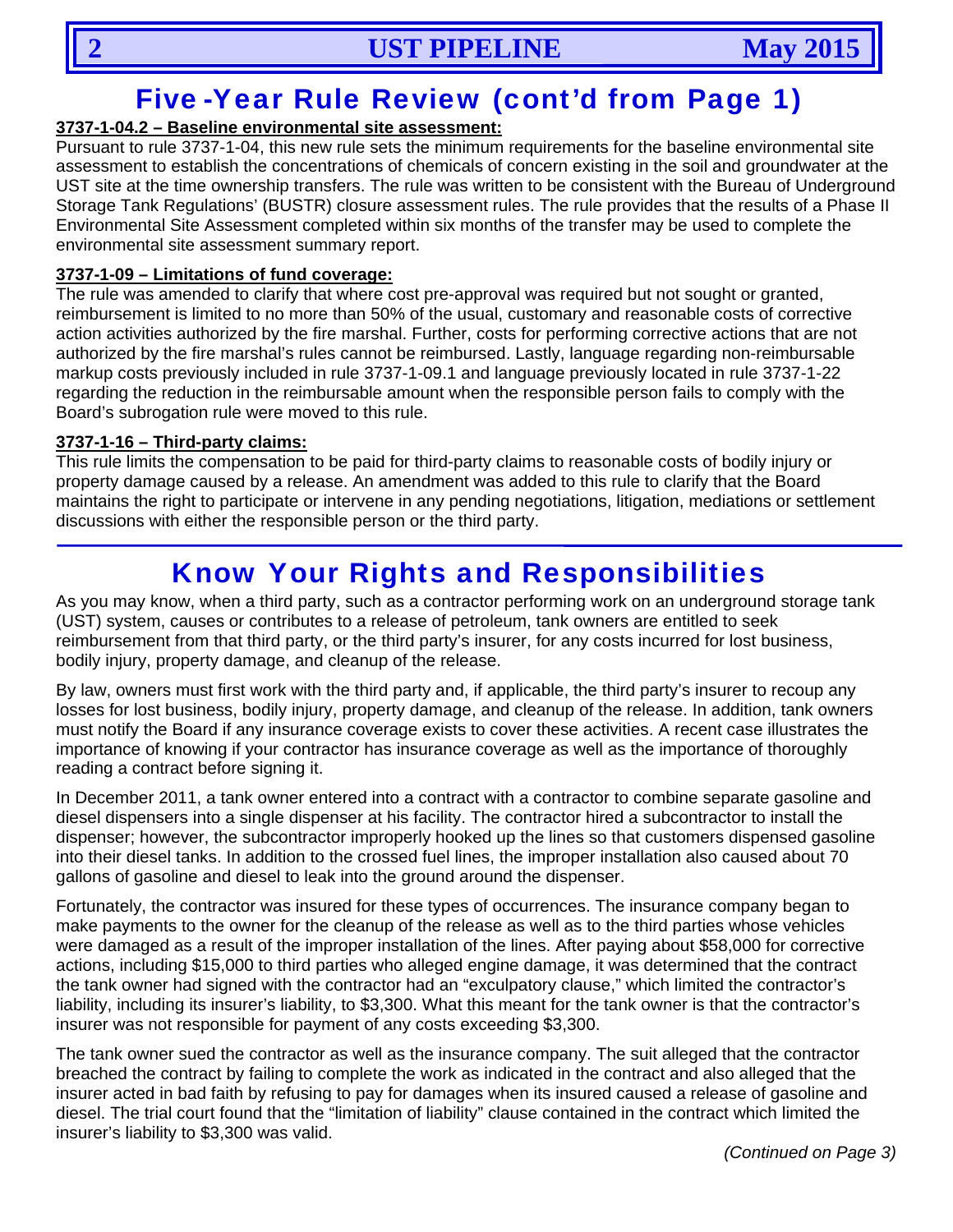## Rights and Responsibilities (cont'd)

The tank owner appealed the court's decision; however, the appeals court affirmed the decision that the "limitation of liability" clause was valid. This tale serves as a reminder to tank owners to thoroughly read and understand all contracts prior to signing. An "exculpatory clause" could cost you thousands of dollars that you would otherwise be able to recoup.

**LIMITATION OF LIABILITY CLAUSE: In no event will Contractor's liability to the Client, or to third parties claiming through Client, including without limitation, Client's Insurers, exceed \$3,300.00 regardless of the legal theory upon which a claim may be based, including contract warranty, tort and indemnification, without limiting the generality of the foregoing, this limitation is applicable to loss, destruction, or damage to Client property while in the possession or control of the Contractor. In no event will Contractor be liable to Client or to third parties claiming through Client (including Client insurers) for any incidental or consequential damages whatsoever regardless of the legal theory upon which the claim may be based.**

## Corrective Action: Know What You're Paying For!

The Ohio Administrative Code and the Ohio Revised Code set forth rules and statutes for the reimbursement of certain costs from the Financial Assurance Fund (Fund). The Fund reimburses only actual, usual, customary and reasonable costs for corrective actions (CA). Charges that exceed actual and typical costs for performing CA may be denied by the Fund, regardless of what an owner may have agreed to pay, what an owner paid or what an owner was charged for CA work by a consultant.

Some costs charged by a consultant may not, by law, be reimbursable by the Fund. For example, the Fund only reimburses actual mileage at the federal reimbursable rate in effect at the time of travel; fuel surcharges and vehicle rental charges are not reimbursable. Reimbursement of markup costs are limited to 10% and are further limited to services (i.e., laboratory costs, drilling services, utility locating).

If you are responsible for the remediation of a site, keep the following things in mind:

- 1. The Fund reimburses actual costs that are considered typical based on the Fund's experience. Responsible parties should request unit charge bids rather than lump sum bids and to pay subcontractors directly, if possible, to avoid any markup. While charges for various activities (trucking, landfill, etc.) vary based on location and site, only actual and typical costs can be reimbursed.
- 2. The Board requires itemized invoices and reimburses only documented charges that are usual, customary and reasonable for performing similar work based on the Fund's experience.
- 3. Consultants may subcontract other companies for specific task work (i.e. soil excavation, loading, hauling, backfilling or laboratory analyses). It is the owner's responsibility to know what the structure or hierarchy of work will be on the site, what services will be performed by the consultant and subcontractor, what hourly or daily rates will be charged for labor and services, equipment and supply costs, and whether non-reimbursable markup, fuel surcharges or site restoration costs will be charged for those services.
- 4. For costs that require prior approval from the Fund, the total amount pre-approved for the proposed CA work is also determined by the customary and reasonable costs for performing similar work based on the Fund's experience and the quality of the cost estimate presented in the request. Costs submitted in a claim may be disallowed if they exceed the reasonable cost and/or the amount preapproved. Costs that are not pre-approved when required, including costs that exceed the amount pre-approved by the lesser of 20% or \$6,000, are subject to reimbursement at no more than 50% of the usual, customary and reasonable costs for the least expensive remedial alternative based on the Fund's experience.
- 5. A listing of costs that are not eligible for reimbursement can be found on the Board's website at http://www.petroboard.org/BoardFiles/ineligible.htm.

If you have any questions regarding the submission or payment of claims, call the Board's claims section at 614-752-8963 or 800-224-4659 (in Ohio only).